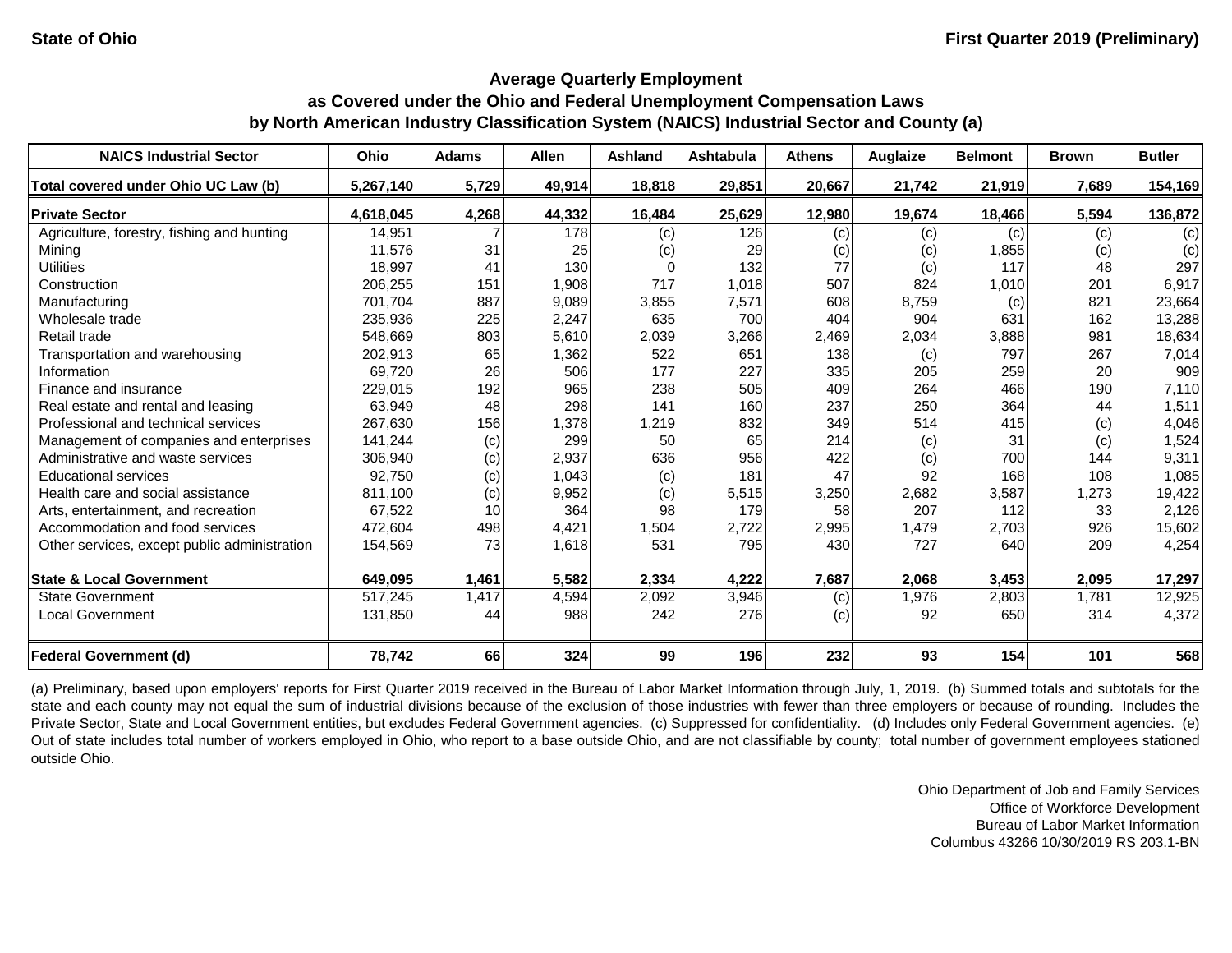| <b>NAICS Industrial Sector</b>               | Carroll | Champaign | <b>Clark</b> | <b>Clermont</b> | <b>Clinton</b> | Columbiana | Coshocton | <b>Crawford</b> | Cuyahoga | <b>Darke</b> |
|----------------------------------------------|---------|-----------|--------------|-----------------|----------------|------------|-----------|-----------------|----------|--------------|
| Total covered under Ohio UC Law (b)          | 6,054   | 10,603    | 47,180       | 58,354          | 17,715         | 28,705     | 10,016    | 12,170          | 702,575  | 17,988       |
| <b>Private Sector</b>                        | 5,081   | 8,716     | 40,848       | 51,180          | 15,555         | 24,429     | 8,589     | 10,451          | 624,929  | 15,905       |
| Agriculture, forestry, fishing and hunting   | 11      | (c)       | 401          | (c)             | (c)            | 156        | 56        | (c)             | 265      | (c)          |
| Mining                                       | 80      | (c)       | 104          | (c)             | (c)            | 165        | 90        | (c)             | 412      | (c)          |
| <b>Utilities</b>                             | (c)     | (c)       | (c)          | 366             | (c)            | (c)        | 232       | (c)             | 1,457    | 44           |
| Construction                                 | 452     | 219       | 945          | 3,120           | 303            | 982        | 264       | 370             | 20,594   | 809          |
| Manufacturing                                | 1,161   | 3,887     | 7,281        | 6,363           | 3,345          | 6,705      | 2,755     | 2,414           | 68,451   | 4,906        |
| Wholesale trade                              | (c)     | (c)       | (c)          | 1,938           | (c)            | (c)        | 164       | 323             | 34,564   | 846          |
| Retail trade                                 | 808     | 966       | 5,244        | 9,518           | 1,570          | 3,409      | 1,159     | 1,281           | 59,478   | 1,889        |
| Transportation and warehousing               | 308     | 348       | 2,271        | 2,529           | 3,440          | 1,038      | 214       | (c)             | 22,087   | 1,093        |
| Information                                  | 19      | 51        | 91           | 1,224           | 657            | 128        | 61        | 65              | 10,969   | 59           |
| Finance and insurance                        | 97      | 200       | 2,682        | 2,563           | 419            | 469        | 204       | 570             | 39,264   | 592          |
| Real estate and rental and leasing           | 100     | 54        | 446          | 790             | 214            | 187        | 44        | 74              | 12,602   | 110          |
| Professional and technical services          | 171     | (c)       | 944          | 2,808           | 209            | 414        | (c)       | (c)             | 46,382   | 383          |
| Management of companies and enterprises      |         | (c)       | 1,176        | 522             | 283            | 158        | (c)       | (c)             | 23,641   | 14           |
| Administrative and waste services            | 150     | 226       | 2,677        | 2,666           | 405            | 1,161      | 277       | 466             | 44,576   | 470          |
| <b>Educational services</b>                  | (c)     | 130       | 698          | 513             | 259            | 191        | 90        | (c)             | 20,145   | 51           |
| Health care and social assistance            | (c)     | 1,002     | 7,637        | 6,402           | 1,680          | 4,723      | 1,766     | (c)             | 128,938  | 2,341        |
| Arts, entertainment, and recreation          | 57      | 87        | 354          | 753             | 148            | 237        | 88        | 69              | 11,861   | 125          |
| Accommodation and food services              | 540     | 659       | 4,635        | 6,984           | 1,255          | 2,451      | 686       | 1,182           | 58,025   | 988          |
| Other services, except public administration | 180     | 340       | 1,524        | 2,015           | 268            | 992        | 231       | 386             | 21,218   | 531          |
| <b>State &amp; Local Government</b>          | 973     | 1,887     | 6,332        | 7,174           | 2,160          | 4,276      | 1,427     | 1,719           | 77,646   | 2,083        |
| <b>State Government</b>                      | 935     | 1,838     | 6,181        | 6,385           | 2,030          | 3,979      | 1,374     | 1,591           | 72,935   | 2,037        |
| <b>Local Government</b>                      | 38      | 49        | 151          | 789             | 130            | 297        | 53        | 128             | 4,711    | 46           |
| <b>Federal Government (d)</b>                | 41      | 68        | 528          | 354             | 132            | 555        | 77        | <b>76</b>       | 16,260   | 107          |

(a) Preliminary, based upon employers' reports for First Quarter 2019 received in the Bureau of Labor Market Information through July, 1, 2019. (b) Summed totals and subtotals for the state and each county may not equal the sum of industrial divisions because of the exclusion of those industries with fewer than three employers or because of rounding. Includes the Private Sector, State and Local Government entities, but excludes Federal Government agencies. (c) Suppressed for confidentiality. (d) Includes only Federal Government agencies. (e) Out of state includes total number of workers employed in Ohio, who report to a base outside Ohio, and are not classifiable by county; total number of government employees stationed outside Ohio.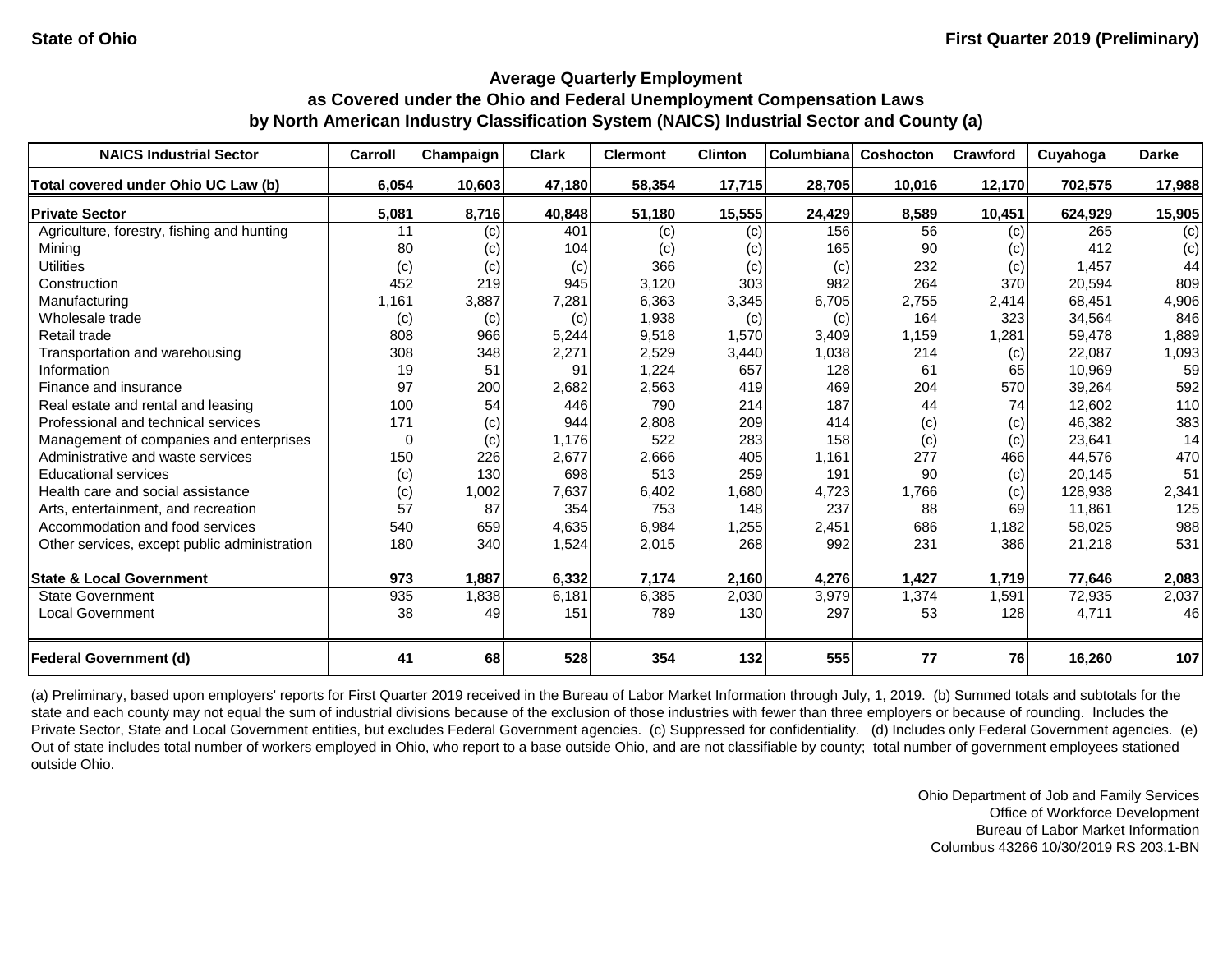| <b>NAICS Industrial Sector</b>               | <b>Defiance</b>  | <b>Delaware</b> | Erie   | <b>Fairfield</b> | <b>Fayette</b> | <b>Franklin</b> | <b>Fulton</b> | <b>Gallia</b> | Geauga | Greene |
|----------------------------------------------|------------------|-----------------|--------|------------------|----------------|-----------------|---------------|---------------|--------|--------|
| Total covered under Ohio UC Law (b)          | 15,154           | 87,421          | 33,897 | 43,204           | 10,869         | 738,518         | 17,799        | 11,149        | 34,313 | 60,903 |
| <b>Private Sector</b>                        | 13,165           | 79,443          | 29,050 | 36,641           | 9,223          | 628,543         | 15,315        | 9,033         | 30,681 | 52,331 |
| Agriculture, forestry, fishing and hunting   | $\overline{214}$ | (c)             | (c)    | 68               | 115            | 385             | (c)           | (c)           | (c)    | 136    |
| Mining                                       |                  | (c)             | (c)    | 14               |                | 265             | (c)           | (c)           | (c)    | 116    |
| <b>Utilities</b>                             | (c)              | 170             | (c)    | 268              | (c)            | 3,603           | (c)           | 531           | (c)    | (c)    |
| Construction                                 | 311              | 3,206           | 923    | 2,341            | 220            | 26,371          | 680           | 521           | 1,942  | 1,537  |
| Manufacturing                                | 3,176            | 6,390           | 5,814  | 4,229            | 1,744          | 37,445          | 6,579         | 650           | 7,545  | 2,929  |
| Wholesale trade                              | (c)              | 2,225           | 1,010  | 906              | (c)            | 28,923          | 867           | 116           | 2,042  | 1,134  |
| Retail trade                                 | 2,242            | 12,033          | 4,593  | 6,561            | 2,313          | 65,754          | 1,558         | 1,399         | 4,446  | 10,590 |
| Transportation and warehousing               | 626              | 2,472           | (c)    | 784              | 1,182          | 45,178          | (c)           | 263           | (c)    | (c)    |
| Information                                  | 190              | 583             | 407    | 243              | 38             | 14,826          | 57            | 44            | 97     | 664    |
| Finance and insurance                        | 626              | 5,840           | 614    | 726              | 170            | 51,615          | 304           | 350           | 659    | 1,264  |
| Real estate and rental and leasing           | 97               | 912             | 234    | 452              | 46             | 12,482          | 107           | 44            | 191    | 568    |
| Professional and technical services          | 184              | 5,666           | 536    | 1,179            | (c)            | 47,375          | (c)           | 105           | 1,147  | 9,712  |
| Management of companies and enterprises      | 47               | 10,458          | 237    | 189              | (c)            | 24,163          | (c)           | (c)           | 261    | 1,074  |
| Administrative and waste services            | 624              | 3,998           | 719    | 2,911            | 358            | 51,969          | 373           | (c)           | 1,654  | 1,855  |
| <b>Educational services</b>                  | (c)              | 1,303           | 281    | 343              | (c)            | 11,349          | (c)           | (c)           | 710    | 1,849  |
| Health care and social assistance            | (c)              | 8,332           | 5,110  | 7,407            | (c)            | 112,709         | (c)           | (c)           | 4,907  | 7,297  |
| Arts, entertainment, and recreation          | 88               | 2,385           | 1,539  | 416              | 100            | 9,701           | 255           | (c)           | 436    | 511    |
| Accommodation and food services              | 1,596            | 10,342          | 5,121  | 6,099            | 1,137          | 62,563          | 902           | (c)           | 2,386  | 8,613  |
| Other services, except public administration | 530              | 2,852           | 795    | 1,506            | 174            | 21,866          | 350           | 243           | 1,302  | 1,573  |
| <b>State &amp; Local Government</b>          | 1,989            | 7,978           | 4,847  | 6,563            | 1,646          | 109,975         | 2,484         | 2,116         | 3,632  | 8,572  |
| <b>State Government</b>                      | 1,906            | 7,626           | 3,859  | 5,804            | 1,600          | 55,176          | 2,370         | 1,847         | 3,411  | (c)    |
| <b>Local Government</b>                      | 83               | 352             | 988    | 759              | 46             | 54,799          | 114           | 269           | 221    | (c)    |
| <b>Federal Government (d)</b>                | 86               | 246             | 238    | 242              | 46             | 13,052          | 90            | 66            | 98     | 14,483 |

(a) Preliminary, based upon employers' reports for First Quarter 2019 received in the Bureau of Labor Market Information through July, 1, 2019. (b) Summed totals and subtotals for the state and each county may not equal the sum of industrial divisions because of the exclusion of those industries with fewer than three employers or because of rounding. Includes the Private Sector, State and Local Government entities, but excludes Federal Government agencies. (c) Suppressed for confidentiality. (d) Includes only Federal Government agencies. (e) Out of state includes total number of workers employed in Ohio, who report to a base outside Ohio, and are not classifiable by county; total number of government employees stationed outside Ohio.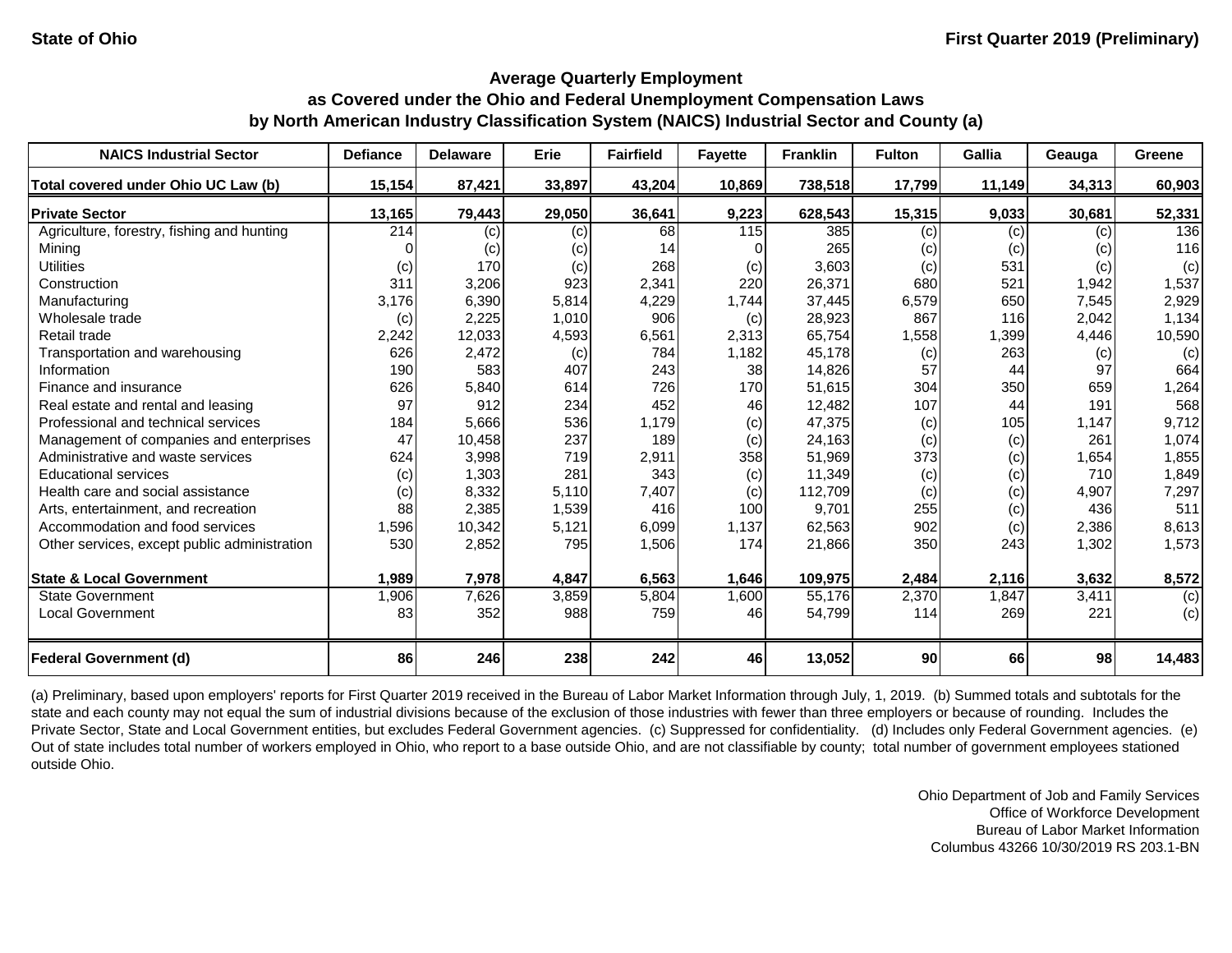| <b>NAICS Industrial Sector</b>               | <b>Guernsey</b> | <b>Hamilton</b> | <b>Hancock</b> | Hardin | <b>Harrison</b> | Henry  | Highland | <b>Hocking</b> | <b>Holmes</b> | Huron  |
|----------------------------------------------|-----------------|-----------------|----------------|--------|-----------------|--------|----------|----------------|---------------|--------|
| Total covered under Ohio UC Law (b)          | 14,892          | 504,699         | 45,434         | 8,219  | 3,667           | 10,608 | 10,330   | 6,307          | 19,338        | 20,461 |
| <b>Private Sector</b>                        | 12,725          | 460,323         | 42,206         | 6,876  | 2,934           | 8,701  | 8,070    | 4,741          | 17,786        | 18,031 |
| Agriculture, forestry, fishing and hunting   | 40              | 306             | 36             | (c)    | (c)             | (c)    | 34       | (c)            | 174           | (c)    |
| Mining                                       | 611             | 135             | 15             | (c)    | (c)             | (c)    | 27       | (c)            | 65            | (c)    |
| <b>Utilities</b>                             | 60              | 1,401           | 103            | 50     | 139             | (c)    | 60       | (c)            | 131           | 44     |
| Construction                                 | 670             | 21,567          | 1,014          | 124    | 182             | 552    | 310      | 289            | 2,107         | 1,180  |
| Manufacturing                                | 2,801           | 50,764          | 12,046         | 1,741  | 426             | 3,293  | 1,818    | 893            | 7,212         | 6,010  |
| Wholesale trade                              | 401             | 22,274          | 1,908          | 184    | 218             | (c)    | 270      | 57             | 882           | 660    |
| Retail trade                                 | 1,547           | 41,695          | 4,233          | 856    | 284             | 928    | 1,601    | 869            | 2,421         | 2,038  |
| Transportation and warehousing               | 621             | 12,989          | 3,953          | 176    | 277             | 479    | 111      | (c)            | 756           | 939    |
| Information                                  | 75              | 8,307           | 337            | (c)    | 26              | 69     | 64       | 20             | 79            | 123    |
| Finance and insurance                        | 377             | 30,550          | 544            | 231    | 59              | 237    | 407      | 132            | 388           | 412    |
| Real estate and rental and leasing           | 73              | 7,852           | 371            | 39     | 101             | 64     | 63       | 140            | 59            | 154    |
| Professional and technical services          | 348             | 38,491          | 1,356          | 138    | (c)             | 85     | 104      | (c)            | 336           | (c)    |
| Management of companies and enterprises      | 12              | 24,986          | 2,156          | 0      | (c)             |        | 55       | (c)            | 40            | (c)    |
| Administrative and waste services            | 256             | 31,177          | 2,024          | 135    | 122             | 201    | 451      | 128            | 293           | 408    |
| <b>Educational services</b>                  | 51              | 11,071          | 933            | (c)    | $\Omega$        | 38     | 74       | (c)            | (c)           | 265    |
| Health care and social assistance            | 2,821           | 87,702          | 5,390          | (c)    | 406             | 1,402  | 1,325    | (c)            | (c)           | 2,518  |
| Arts, entertainment, and recreation          | 43              | 9,227           | 204            | 56     | 13              | 39     | 70       | 25             | 60            | 81     |
| Accommodation and food services              | 1,588           | 45,030          | 4,261          | 706    | 213             | 614    | 912      | 1,080          | 1,437         | 1,679  |
| Other services, except public administration | 330             | 14,799          | 1,323          | (c)    | 138             | 259    | 314      | 222            | 331           | 682    |
| <b>State &amp; Local Government</b>          | 2,167           | 44,376          | 3,228          | 1,343  | 733             | 1,907  | 2,260    | 1,566          | 1,552         | 2,430  |
| <b>State Government</b>                      | 1,651           | 35,392          | 3,059          | 1,301  | 686             | 1,866  | 2,178    | 1,387          | 1,509         | 2,352  |
| <b>Local Government</b>                      | 516             | 8,984           | 169            | 42     | 47              | 41     | 82       | 179            | 43            | 78     |
| <b>Federal Government (d)</b>                | 111             | 8,231           | 146            | 66     | 47              | 64     | 96       | 45             | 66            | 133    |

(a) Preliminary, based upon employers' reports for First Quarter 2019 received in the Bureau of Labor Market Information through July, 1, 2019. (b) Summed totals and subtotals for the state and each county may not equal the sum of industrial divisions because of the exclusion of those industries with fewer than three employers or because of rounding. Includes the Private Sector, State and Local Government entities, but excludes Federal Government agencies. (c) Suppressed for confidentiality. (d) Includes only Federal Government agencies. (e) Out of state includes total number of workers employed in Ohio, who report to a base outside Ohio, and are not classifiable by county; total number of government employees stationed outside Ohio.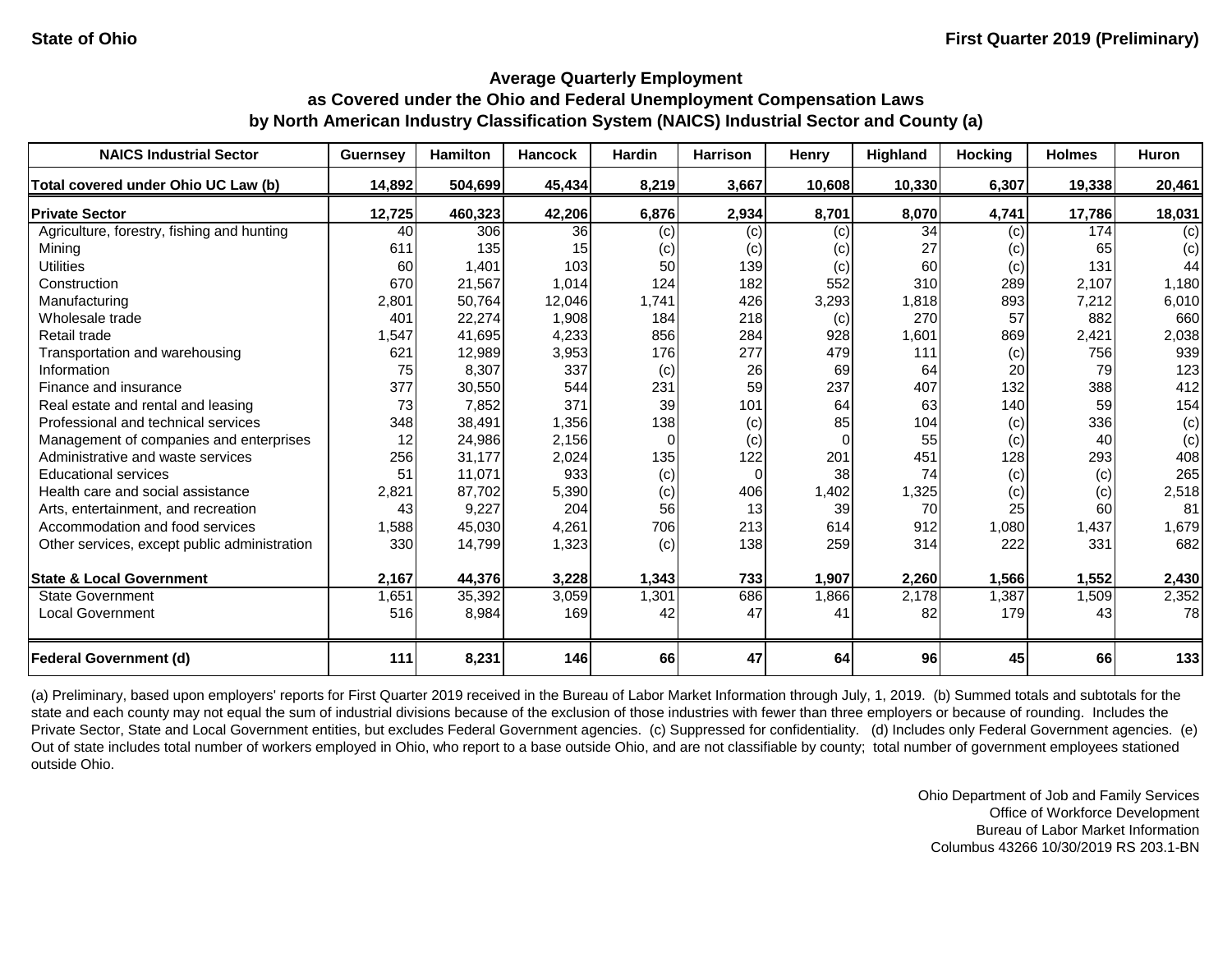| <b>NAICS Industrial Sector</b>               | <b>Jackson</b> | <b>Jefferson</b> | Knox   | Lake   | Lawrence | Licking | Logan  | Lorain | Lucas   | <b>Madison</b> |
|----------------------------------------------|----------------|------------------|--------|--------|----------|---------|--------|--------|---------|----------------|
| Total covered under Ohio UC Law (b)          | 9,974          | 20,044           | 20,069 | 94,685 | 12,882   | 60,224  | 19,201 | 95,322 | 204,097 | 17,103         |
| <b>Private Sector</b>                        | 8,512          | 16,740           | 17,338 | 83,972 | 10,210   | 52,151  | 17,111 | 80,686 | 178,475 | 14,079         |
| Agriculture, forestry, fishing and hunting   | 36             |                  | 78     | 544    |          | 863     | (c)    | 867    | 256     | 233            |
| Mining                                       | 22             | 46               | 83     | 165    | (c)      | 53      | (c)    | 16     | 99      | $\Omega$       |
| <b>Utilities</b>                             | 46             | 805              | 45     | 950    | 117      | 232     | 34     | 238    | 383     | $\Omega$       |
| Construction                                 | 321            | 966              | 1,102  | 3,695  | 895      | 2,646   | 555    | 3,876  | 8,325   | 539            |
| Manufacturing                                | 2,818          | 1,593            | 4,420  | 21,807 | (c)      | 7,701   | 5,165  | 16,575 | 25,118  | 4,153          |
| Wholesale trade                              | 149            | 466              | 472    | 3,593  | 243      | 1,561   | 227    | 3,344  | 6,894   | 333            |
| Retail trade                                 | 1,394          | 2,680            | 2,056  | 11,797 | 1,756    | 7,323   | 1,592  | 12,228 | 22,631  | 1,749          |
| Transportation and warehousing               | 159            | 1,333            | 255    | 1,210  | 979      | 6,586   | 2,644  | 2,258  | 5,701   | 2,769          |
| Information                                  | 46             | 266              | 126    | 702    | 66       | 246     | 70     | 593    | 1,747   | 19             |
| Finance and insurance                        | 232            | 355              | 397    | 1,485  | 262      | 2,277   | 319    | 1,510  | 5,453   | 153            |
| Real estate and rental and leasing           | 71             | 253              | 157    | 854    | 157      | 421     | 177    | 762    | 2,296   | 75             |
| Professional and technical services          | (c)            | (c)              | 327    | 3,149  | 234      | 2,193   | (c)    | 2,337  | 8,338   | (c)            |
| Management of companies and enterprises      | (c)            | (c)              | 101    | 1,270  | 78       | 1,237   | (c)    | 1,227  | 6,050   | (c)            |
| Administrative and waste services            | 538            | 973              | 1,009  | 5,534  | 407      | 2,833   | 1,226  | 5,610  | 14,296  | 971            |
| <b>Educational services</b>                  | (c)            | (c)              | 1,305  | 1,601  | 62       | 1,027   | 17     | 2,532  | 3,156   | (c)            |
| Health care and social assistance            | (c)            | (c)              | 3,011  | 11,889 | 2,891    | 6,853   | 1,836  | 13,822 | 38,071  | (c)            |
| Arts, entertainment, and recreation          | 21             | 97               | 66     | 941    | 36       | 488     | 550    | 862    | 3,713   | 40             |
| Accommodation and food services              | 885            | 1,688            | 1,791  | 10,019 | 1,121    | 5,280   | 1,336  | 9,176  | 19,729  | 1,094          |
| Other services, except public administration | 207            | 516              | 537    | 2,767  | 277      | 2,335   | 463    | 2,851  | 6,219   | 177            |
| <b>State &amp; Local Government</b>          | 1,462          | 3,304            | 2,731  | 10,713 | 2,672    | 8,073   | 2,090  | 14,636 | 25,622  | 3,024          |
| <b>State Government</b>                      | 1,327          | 3,231            | 2,442  | 10,633 | 2,407    | 7,033   | 2,025  | 13,470 | 18,277  | 1,741          |
| <b>Local Government</b>                      | 135            | 73               | 289    | 80     | 265      | 1,040   | 65     | 1,166  | 7,345   | 1,283          |
| <b>Federal Government (d)</b>                | 70             | 163              | 107    | 416    | 127      | 365     | 120    | 1,081  | 1,834   | 77             |

(a) Preliminary, based upon employers' reports for First Quarter 2019 received in the Bureau of Labor Market Information through July, 1, 2019. (b) Summed totals and subtotals for the state and each county may not equal the sum of industrial divisions because of the exclusion of those industries with fewer than three employers or because of rounding. Includes the Private Sector, State and Local Government entities, but excludes Federal Government agencies. (c) Suppressed for confidentiality. (d) Includes only Federal Government agencies. (e) Out of state includes total number of workers employed in Ohio, who report to a base outside Ohio, and are not classifiable by county; total number of government employees stationed outside Ohio.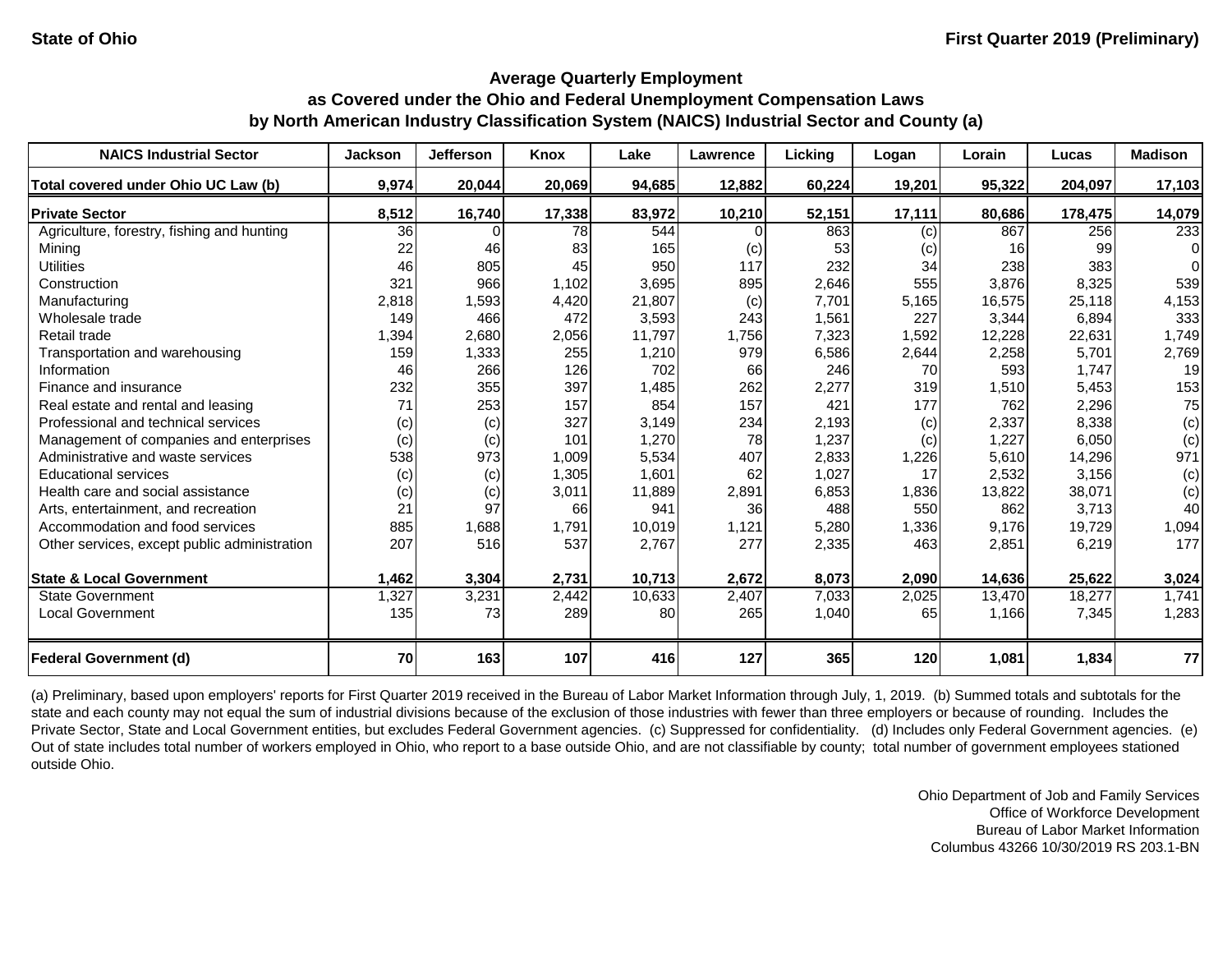| <b>NAICS Industrial Sector</b>               | <b>Mahoning</b> | <b>Marion</b> | <b>Medina</b> | <b>Meigs</b> | <b>Mercer</b> | Miami  | <b>Monroe</b>    | Montgomery | Morgan | <b>Morrow</b> |
|----------------------------------------------|-----------------|---------------|---------------|--------------|---------------|--------|------------------|------------|--------|---------------|
| Total covered under Ohio UC Law (b)          | 94,923          | 24,769        | 59,375        | 3,659        | 19,817        | 39,882 | 2,844            | 248,521    | 2,663  | 5,014         |
| <b>Private Sector</b>                        | 82,478          | 20,978        | 52,610        | 2,627        | 17,257        | 35,222 | 2,027            | 222,377    | 2,045  | 3,480         |
| Agriculture, forestry, fishing and hunting   | 142             | (c)           | 140           | (c)          | (c)           | 95     | 14               | 190        | (c)    | 57            |
| Mining                                       | 107             | (c)           | 14            | (c)          | (c)           | 55     | 129              | 76         | (c)    | 8             |
| <b>Utilities</b>                             | 345             | 97            | 58            | 33           | (c)           | (c)    | 44               | 732        | 20     | (c)           |
| Construction                                 | 4,168           | 565           | 3,376         | 221          | 1,014         | 1,529  | 319              | 8,944      | 75     | 301           |
| Manufacturing                                | 9,323           | 6,360         | 9,339         | 159          | 6,626         | 10,906 | 38               | 29,835     | 456    | 870           |
| Wholesale trade                              | 4,300           | 665           | 3,390         | 44           | (c)           | (c)    | 36               | 9,564      | (c)    | 74            |
| Retail trade                                 | 11,824          | 2,631         | 8,217         | 625          | 2,007         | 4,396  | 344              | 22,881     | 301    | 620           |
| Transportation and warehousing               | 2,976           | 893           | 2,915         | 56           | 1,219         | 2,169  | 219              | 8,816      | (c)    | (c)           |
| Information                                  | 971             | 210           | 303           | 13           | 139           | 90     | 15               | 6,601      | 23     | (c)           |
| Finance and insurance                        | 1,795           | 327           | 1,266         | 131          | 589           | 667    | 101              | 10,904     | 89     | 70            |
| Real estate and rental and leasing           | 964             | 368           | 613           | 55           | 49            | 265    | 25               | 3,154      |        | 53            |
| Professional and technical services          | 2,728           | 247           | 2,061         | (c)          | 329           | (c)    | 46               | 12,896     | 24     | (c)           |
| Management of companies and enterprises      | 1,335           | 116           | 2,816         | (c)          | (c)           | (c)    | $\Omega$         | 3,533      |        | (c)           |
| Administrative and waste services            | 5,998           | 1,666         | 2,599         | 76           | (c)           | 2,036  | 65               | 14,936     | 41     | 132           |
| <b>Educational services</b>                  | 661             | 61            | 528           | (c)          | (c)           | 200    | (c)              | 6,627      |        | (c)           |
| Health care and social assistance            | 19,943          | 4,045         | 6,616         | (c)          | (c)           | 4,239  | (c)              | 50,726     | 387    | (c)           |
| Arts, entertainment, and recreation          | 1,400           | 97            | 685           | (c)          | 86            | 195    | (c)              | 2,798      | (c)    | 42            |
| Accommodation and food services              | 10,514          | 1,878         | 5,868         | (c)          | 1,191         | 3,656  | (c)              | 22,307     | (c)    | 354           |
| Other services, except public administration | 2,983           | 609           | 1,805         | 82           | 730           | 1,260  | 120              | 6,857      | 24     | (c)           |
| <b>State &amp; Local Government</b>          | 12,445          | 3,791         | 6,765         | 1,032        | 2,560         | 4,660  | 817              | 26,144     | 618    | 1,534         |
| <b>State Government</b>                      | 9,915           | 3,079         | 6,650         | 997          | 2,364         | 4,532  | $\overline{777}$ | 25,043     | 560    | 1,466         |
| <b>Local Government</b>                      | 2,530           | 712           | 115           | 35           | 196           | 128    | 40               | 1,101      | 58     | 68            |
| <b>Federal Government (d)</b>                | 1,143           | 105           | 358           | 54           | 98            | 187    | 48               | 4,139      | 43     | 47            |

(a) Preliminary, based upon employers' reports for First Quarter 2019 received in the Bureau of Labor Market Information through July, 1, 2019. (b) Summed totals and subtotals for the state and each county may not equal the sum of industrial divisions because of the exclusion of those industries with fewer than three employers or because of rounding. Includes the Private Sector, State and Local Government entities, but excludes Federal Government agencies. (c) Suppressed for confidentiality. (d) Includes only Federal Government agencies. (e) Out of state includes total number of workers employed in Ohio, who report to a base outside Ohio, and are not classifiable by county; total number of government employees stationed outside Ohio.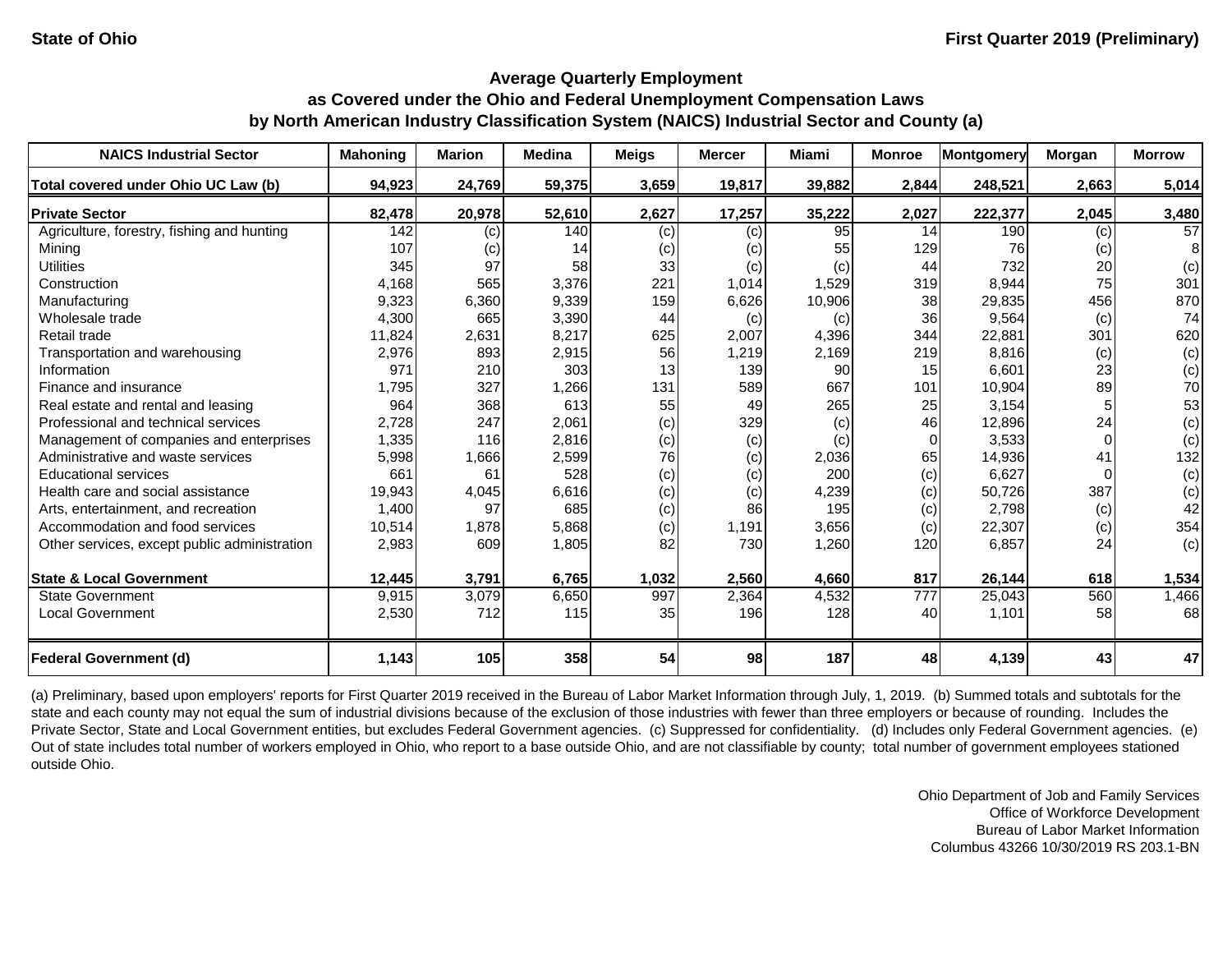#### **Average Quarterly Employment as Covered under the Ohio and Federal Unemployment Compensation Laws**

# **by North American Industry Classification System (NAICS) Industrial Sector and County (a)**

| <b>NAICS Industrial Sector</b>               | <b>Muskingum</b> | <b>Noble</b> | <b>Ottawa</b> | <b>Paulding</b> | Perry | Pickaway | <b>Pike</b> | Portage | <b>Preble</b> | Putnam   |
|----------------------------------------------|------------------|--------------|---------------|-----------------|-------|----------|-------------|---------|---------------|----------|
| Total covered under Ohio UC Law (b)          | 32,278           | 2,926        | 11,943        | 4,627           | 6,342 | 13,719   | 9,549       | 53,747  | 10,417        | 11,535   |
| <b>Private Sector</b>                        | 27,277           | 1,971        | 9,875         | 3,569           | 4,836 | 9,761    | 8,186       | 43,059  | 8,714         | 9,940    |
| Agriculture, forestry, fishing and hunting   | 11               |              | 47            | (c)             | 11    | 159      | (c)         | 148     | (c)           | (c)      |
| Mining                                       | 351              | 70           | 82            | (c)             | 294   | 21       | (c)         | 307     | (c)           | (c)      |
| <b>Utilities</b>                             | 242              | 12           | (c)           | (c)             | 28    | (c)      | (c)         | (c)     | (c)           | (c)      |
| Construction                                 | 980              | 107          | 546           | 68              | 287   | 995      | 318         | 1,780   | 358           | 793      |
| Manufacturing                                | 2,766            | 260          | 2,057         | 1,213           | 952   | 2,118    | 832         | 10,614  | 3,327         | 3,570    |
| Wholesale trade                              | 811              | 95           | (c)           | (c)             | 264   | (c)      | (c)         | 3,084   | (c)           | 466      |
| Retail trade                                 | 4,774            | 283          | 1,272         | 366             | 734   | 1,481    | 1,008       | 6,374   | 1,288         | 1,087    |
| Transportation and warehousing               | 1,785            | 150          | 246           | 225             | 43    | 376      | 570         | (c)     | 331           | (c)      |
| Information                                  | 644              | 15           | 42            | 24              | 13    | 25       | 38          | 459     | 16            | 49       |
| Finance and insurance                        | 727              | 85           | 279           | 93              | 142   | 279      | 216         | 650     | 212           | 297      |
| Real estate and rental and leasing           | 221              |              | 100           | 18              | 12    | 102      | 42          | 428     | 56            | 32       |
| Professional and technical services          | 715              | 167          | 172           | 82              | 85    | 188      | (c)         | 1,728   | (c)           | 224      |
| Management of companies and enterprises      | 128              | (c)          | 67            | (c)             | 101   | 65       | (c)         | 763     | (c)           | $\Omega$ |
| Administrative and waste services            | 1,172            | (c)          | 193           | (c)             | 284   | 460      | 2,131       | 1,131   | 210           | 361      |
| <b>Educational services</b>                  | 458              |              | (c)           | (c)             | (c)   | (c)      | (c)         | 487     | 15            | 144      |
| Health care and social assistance            | 6,542            | 338          | (c)           | (c)             | (c)   | (c)      | (c)         | 5,597   | 1,056         | 1,230    |
| Arts, entertainment, and recreation          | 252              | (c)          | 376           | 9               | 17    | 41       | (c)         | 273     | 22            | 51       |
| Accommodation and food services              | 3,508            | (c)          | 1,469         | 210             | 490   | 1,234    | (c)         | 6,222   | 892           | 796      |
| Other services, except public administration | 1,191            | 67           | 288           | 72              | 151   | 308      | 172         | 1,506   | 308           | 417      |
| <b>State &amp; Local Government</b>          | 5,001            | 955          | 2,068         | 1,058           | 1,506 | 3,958    | 1,363       | 10,688  | 1,703         | 1,595    |
| <b>State Government</b>                      | 4,683            | 483          | 1,919         | 1,023           | 1,466 | 2,548    | 1,280       | (c)     | 1,640         | 1,551    |
| <b>Local Government</b>                      | 318              | 472          | 149           | 35              | 40    | 1,410    | 83          | (c)     | 63            | 44       |
| <b>Federal Government (d)</b>                | 227              | 23           | 263           | 50              | 63    | 93       | 53          | 335     | 74            | 64       |

(a) Preliminary, based upon employers' reports for First Quarter 2019 received in the Bureau of Labor Market Information through July, 1, 2019. (b) Summed totals and subtotals for the state and each county may not equal the sum of industrial divisions because of the exclusion of those industries with fewer than three employers or because of rounding. Includes the Private Sector, State and Local Government entities, but excludes Federal Government agencies. (c) Suppressed for confidentiality. (d) Includes only Federal Government agencies. (e) Out of state includes total number of workers employed in Ohio, who report to a base outside Ohio, and are not classifiable by county; total number of government employees stationed outside Ohio.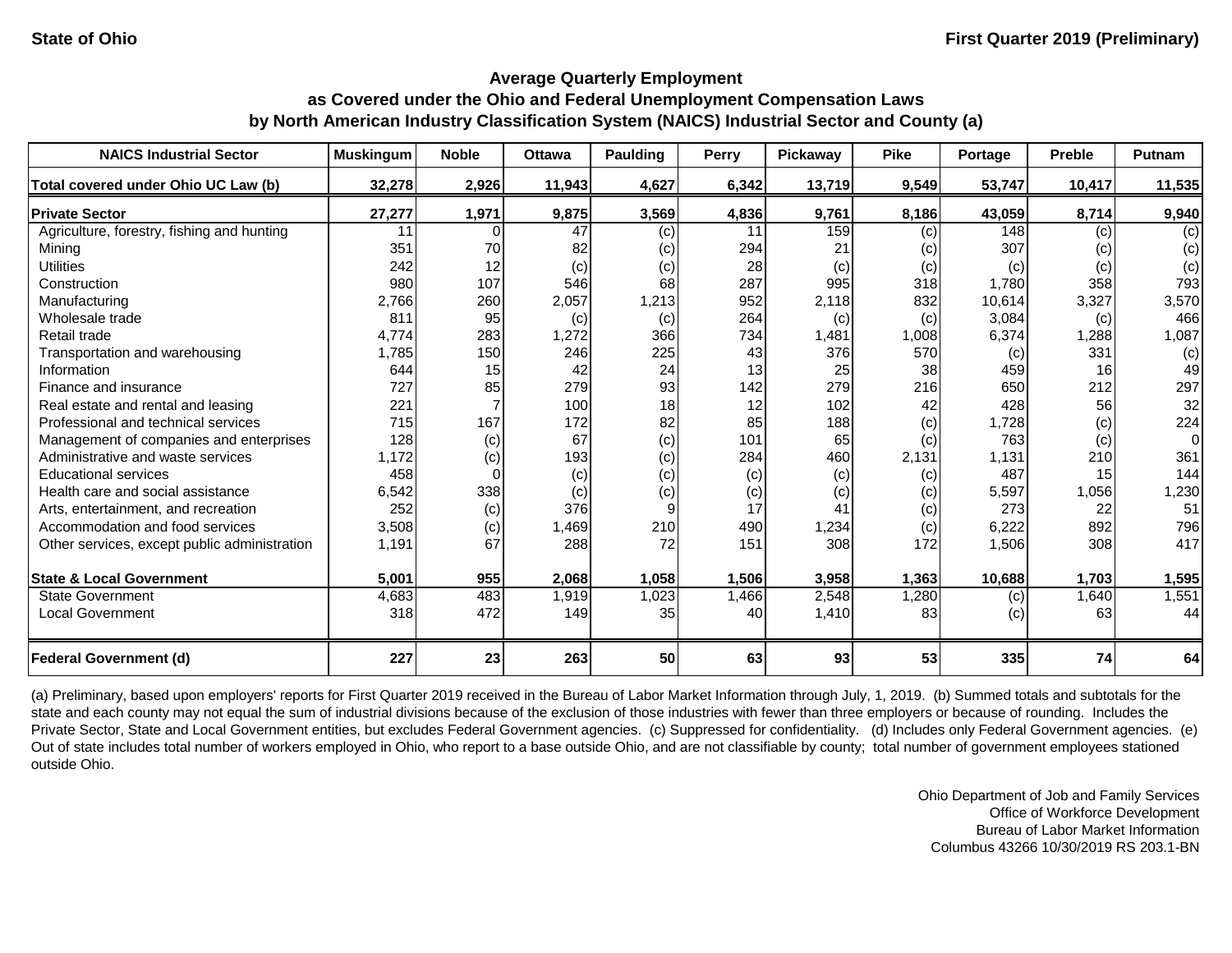| <b>NAICS Industrial Sector</b>               | <b>Richland</b> | <b>Ross</b> | <b>Sandusky</b> | <b>Scioto</b> | <b>Seneca</b> | <b>Shelby</b> | <b>Stark</b> | <b>Summit</b> | <b>Trumbull</b> | <b>Tuscarawas</b> |
|----------------------------------------------|-----------------|-------------|-----------------|---------------|---------------|---------------|--------------|---------------|-----------------|-------------------|
| Total covered under Ohio UC Law (b)          | 49,177          | 27,820      | 25,261          | 22,797        | 19,277        | 27,343        | 155,984      | 261,310       | 63,708          | 35,505            |
| <b>Private Sector</b>                        | 42,290          | 22,937      | 22,460          | 17,860        | 16,683        | 24,983        | 138,162      | 235,068       | 54,821          | 30,798            |
| Agriculture, forestry, fishing and hunting   | (c)             | 80          | (c)             | (c)           | 50            | 147           | 173          | 45            | 93              | 138               |
| Mining                                       | (c)             | 25          | (c)             | (c)           | 125           |               | 377          | 130           | 74              | 862               |
| <b>Utilities</b>                             | (c)             | 195         | 44              | 105           | 116           | (c)           | 609          | 1,020         | 143             | 118               |
| Construction                                 | 1,867           | 757         | 785             | 440           | 938           | 1,559         | 6,814        | 10,559        | 2,331           | 1,312             |
| Manufacturing                                | 9,930           | 4,458       | 9,378           | 1,532         | 4,368         | 12,818        | 25,727       | 29,204        | 9,142           | 7,738             |
| Wholesale trade                              | 1,619           | 575         | 593             | 363           | 672           | 1,321         | 5,396        | 13,302        | 2,171           | 1,174             |
| Retail trade                                 | 6,474           | 3,776       | 2,511           | 2,944         | 2,162         | 1,857         | 18,919       | 28,844        | 10,030          | 4,227             |
| Transportation and warehousing               | (c)             | 809         | 691             | 517           | 514           | (c)           | 3,225        | 9,541         | 2,320           | 904               |
| Information                                  | 463             | 276         | 117             | 128           | 193           | 86            | 1,372        | 3,942         | 347             | 227               |
| Finance and insurance                        | 1,009           | 507         | 499             | 405           | 411           | 321           | 5,362        | 9,840         | 1,335           | 692               |
| Real estate and rental and leasing           | 288             | 144         | 336             | 225           | 69            | 87            | 1,338        | 2,812         | 838             | 308               |
| Professional and technical services          | 863             | 316         | 403             | 506           | (c)           | (c)           | 4,928        | 13,628        | 1,450           | 978               |
| Management of companies and enterprises      | 81              | 227         | 239             | 94            | (c)           | (c)           | 1,677        | 13,965        | 700             | 221               |
| Administrative and waste services            | 3,534           | 1,003       | 683             | 426           | 474           | 1,448         | 7,917        | 15,539        | 3,826           | 1,751             |
| <b>Educational services</b>                  | 513             | 82          | (c)             | 150           | 1,145         | (c)           | 3,284        | 3,737         | 471             | 192               |
| Health care and social assistance            | 7,493           | 5,867       | (c)             | 7,066         | 2,345         | (c)           | 27,717       | 44,314        | 10,304          | 5,133             |
| Arts, entertainment, and recreation          | 651             | 106         | 155             | 45            | 44            | 71            | 1,569        | 4,257         | 484             | 212               |
| Accommodation and food services              | 4,668           | 3,186       | 2,100           | 2,440         | 2,115         | 1,275         | 16,074       | 22,547        | 6,665           | 3,516             |
| Other services, except public administration | 1,343           | 549         | 658             | 445           | 580           | 749           | 5,685        | 7,842         | 2,095           | 1,094             |
| <b>State &amp; Local Government</b>          | 6,887           | 4,883       | 2,801           | 4,937         | 2,594         | 2,360         | 17,822       | 26,242        | 8,887           | 4,707             |
| <b>State Government</b>                      | 5,445           | 3,211       | 2,701           | 3,433         | 2,291         | 2,170         | 16,509       | 22,142        | 8,163           | 4,206             |
| <b>Local Government</b>                      | 1,442           | 1,672       | 100             | 1,504         | 303           | 190           | 1,313        | 4,100         | 724             | 501               |
| <b>Federal Government (d)</b>                | 608             | 1,689       | 106             | 168           | 118           | 74            | 954          | 1,895         | 520             | 260               |

(a) Preliminary, based upon employers' reports for First Quarter 2019 received in the Bureau of Labor Market Information through July, 1, 2019. (b) Summed totals and subtotals for the state and each county may not equal the sum of industrial divisions because of the exclusion of those industries with fewer than three employers or because of rounding. Includes the Private Sector, State and Local Government entities, but excludes Federal Government agencies. (c) Suppressed for confidentiality. (d) Includes only Federal Government agencies. (e) Out of state includes total number of workers employed in Ohio, who report to a base outside Ohio, and are not classifiable by county; total number of government employees stationed outside Ohio.